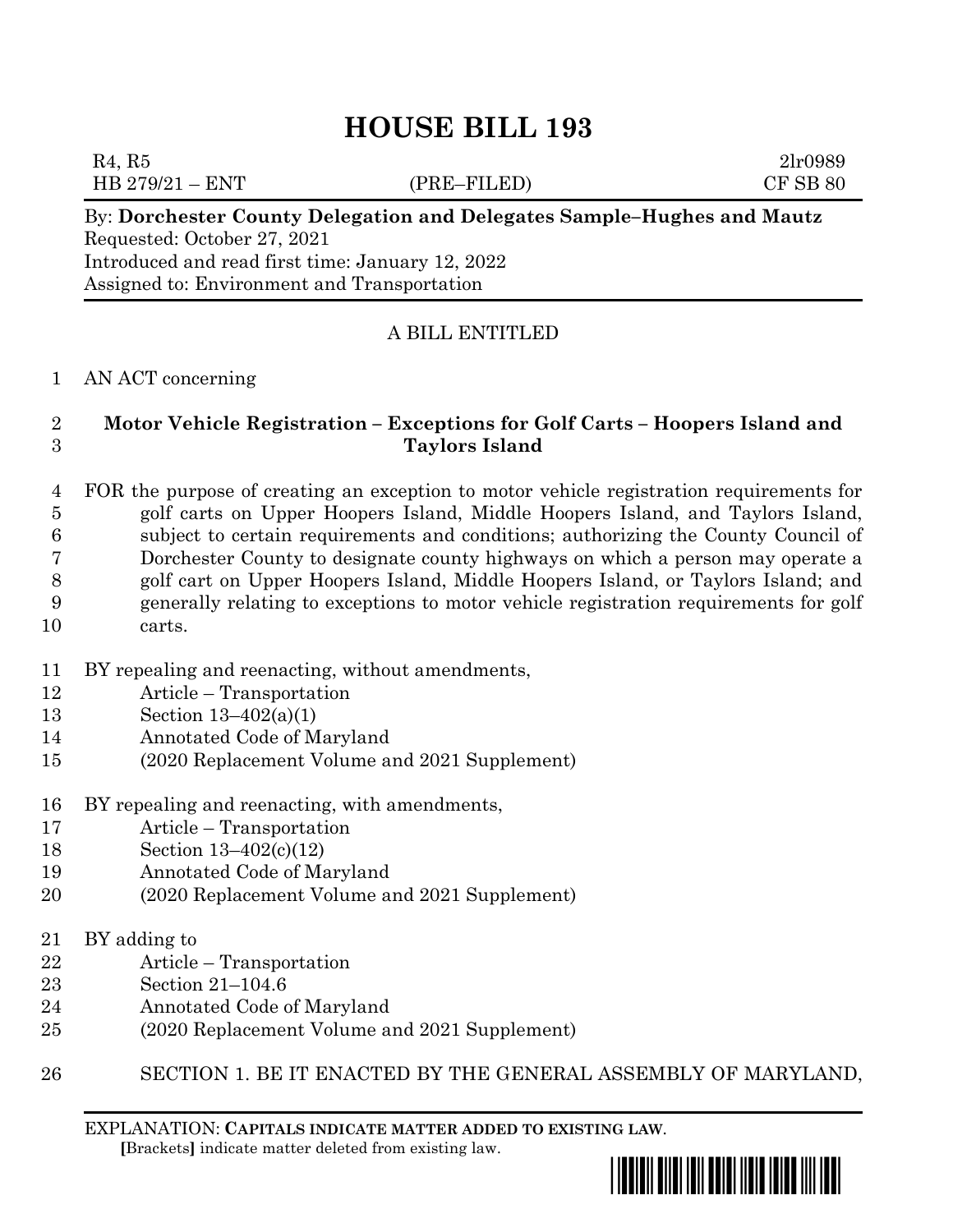|                          | $\overline{2}$<br><b>HOUSE BILL 193</b>                                                                                                                                                                                                                          |
|--------------------------|------------------------------------------------------------------------------------------------------------------------------------------------------------------------------------------------------------------------------------------------------------------|
| $\mathbf 1$              | That the Laws of Maryland read as follows:                                                                                                                                                                                                                       |
| $\overline{2}$           | <b>Article - Transportation</b>                                                                                                                                                                                                                                  |
| 3                        | $13 - 402.$                                                                                                                                                                                                                                                      |
| 4<br>5<br>6              | Except as otherwise provided in this section or elsewhere in the<br>(a)<br>(1)<br>Maryland Vehicle Law, each motor vehicle, trailer, semitrailer, and pole trailer driven on<br>a highway shall be registered under this subtitle.                               |
| 7                        | Registration under this subtitle is not required for:<br>$\left( \mathrm{c}\right)$                                                                                                                                                                              |
| 8<br>9<br>10             | A golf cart that is operated on a highway in accordance with SS<br>(12)<br>21-104.2 through 21-104.4 $\S$ 21-104.2, $\S$ 21-104.3, $\S$ 21-104.4, OR $\S$ 21-104.6 of this<br>article;                                                                           |
| 11                       | $21 - 104.6.$                                                                                                                                                                                                                                                    |
| 12<br>13<br>14<br>15     | SUBJECT TO SUBSECTION (B) OF THIS SECTION, A PERSON WHO<br>(A)<br>OPERATES A GOLF CART ON A COUNTY HIGHWAY ON UPPER HOOPERS ISLAND,<br>MIDDLE HOOPERS ISLAND, OR TAYLORS ISLAND, WITHOUT REGISTRATION AS<br>AUTHORIZED UNDER $\S 13-402(C)(12)$ OF THIS ARTICLE: |
| 16                       | (1)<br>MAY OPERATE THE GOLF CART ONLY:                                                                                                                                                                                                                           |
| 17<br>18                 | (I)<br>ON A COUNTY HIGHWAY ON WHICH THE MAXIMUM POSTED<br>SPEED LIMIT DOES NOT EXCEED 30 MILES PER HOUR;                                                                                                                                                         |
| 19                       | (II)<br>BETWEEN DAWN AND DUSK; AND                                                                                                                                                                                                                               |
| 20<br>21                 | (III) IF THE GOLF CART IS EQUIPPED WITH LIGHTING DEVICES<br>AS REQUIRED BY THE ADMINISTRATION;                                                                                                                                                                   |
| 22<br>23                 | (2)<br>SHALL KEEP THE GOLF CART AS FAR TO THE RIGHT OF THE<br><b>ROADWAY AS FEASIBLE; AND</b>                                                                                                                                                                    |
| 24                       | SHALL POSSESS A VALID DRIVER'S LICENSE.<br>(3)                                                                                                                                                                                                                   |
| 25<br>26<br>$27\,$<br>28 | THE COUNTY COUNCIL OF DORCHESTER COUNTY MAY DESIGNATE BY<br>(B)<br>RESOLUTION THE COUNTY HIGHWAYS ON UPPER HOOPERS ISLAND, MIDDLE<br>HOOPERS ISLAND, OR TAYLORS ISLAND ON WHICH A PERSON MAY OPERATE A GOLF<br>CART.                                             |
| 29<br>30                 | SECTION 2. AND BE IT FURTHER ENACTED, That this Act shall take effect<br>October 1, 2022.                                                                                                                                                                        |